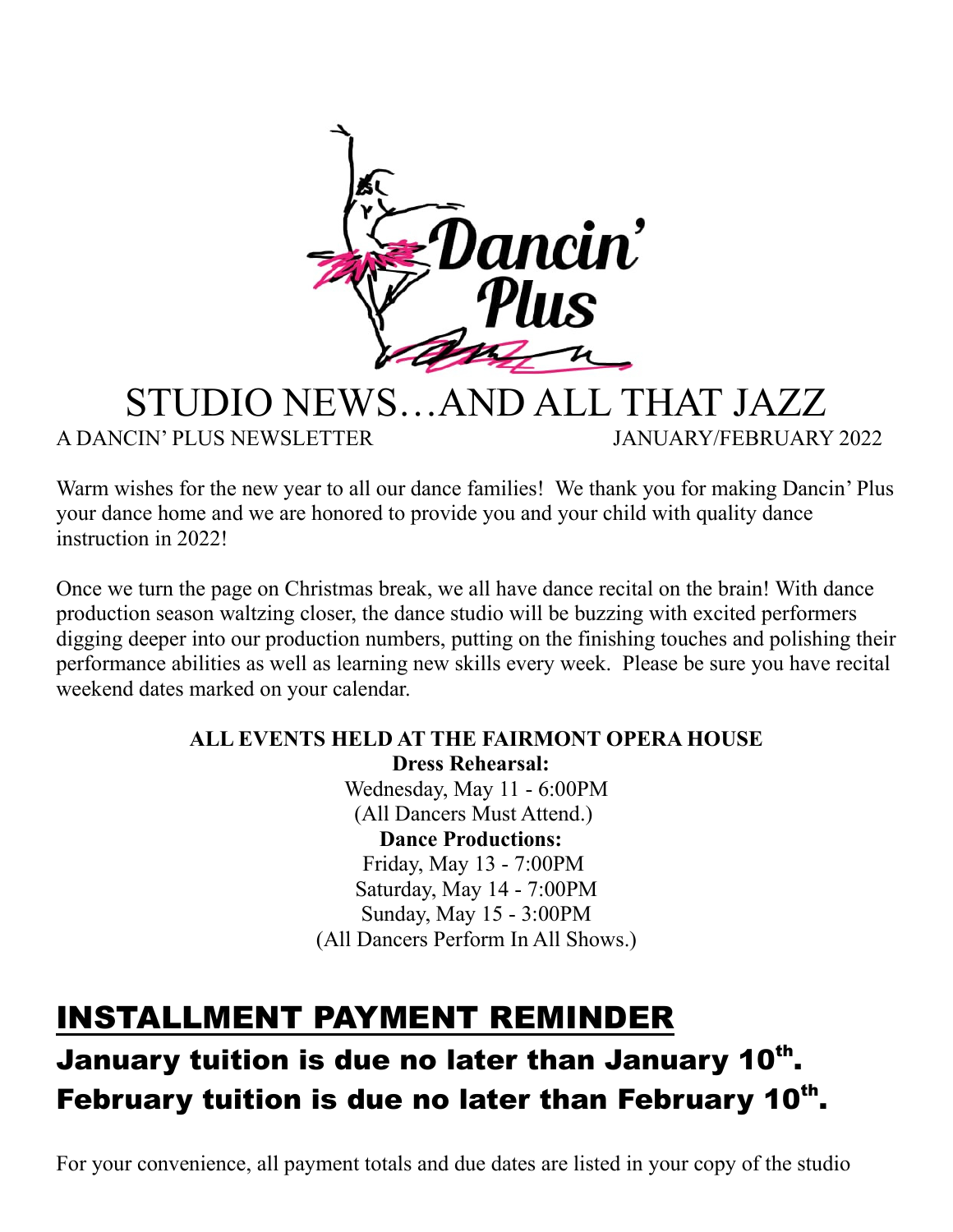handbook. There are still three easy ways to make your payment.

1. When they come for class, dancers can deposit payments(cash or check) in our locked payment drop box on the wall near our front desk. Please be sure to place cash in an envelope marked with dancer's first and last name.

- 2. Mail it to our mailing address: Dancin' Plus  $403 \text{ E } 1$ <sup>st</sup> Street Fairmont MN 56031
- 3. Pay online at www.dancin-plus.com with debit/credit card or Paypal.

Please note….We DO NOT have an outdoor drop box to drop payments in after hours. People often ask if we do. When we did, our mail always disappeared.  $\hat{\odot}$  Think of our online payment system as the after hours drop box. :)

#### **IMPORTANT FOR MONDAY CLASS DANCERS!**

**Somehow spring break dates were printed incorrectly on your class schedule. Monday, February 21 should be listed as a NO CLASS day and Monday March 7 should be listed as a CLASS DAY. Please change this on your schedule and accept my apologies for the confusion. Many thanks! Monday, February 21 – NO CLASS Monday, February 28 – NO CLASS Monday, March 7 – CLASSES RESUME**

## TAKING CARE OF YOUR DANCER IN THE WINTER

The cold winter months bring challenges to our bodies. Staying energized and healthy is important but tricky, especially for dancers. If we do not have the energy to move, how can we dance? It is difficult to exert and dance at your best level if you do not take care of yourself. I think we can all admit that during the winter we would prefer to stay in a nice warm house on the couch with a pillow and blanket. We can also admit that this is not going to happen.  $\odot$  So, to keep dancers energized, here are a few helpful hints we have tried that seem to work.

Get plenty of sleep at night. Going to bed early is NOT a bad thing.

 For those with classes before meal time or later in the evening, have a small, healthy snack before heading to dance class. String cheese, fruit or crackers… anything healthy that can help you keep "fuel" in your body so you have energy to move in class. Have a car picnic on the way to dance class!

Stress will wear you out. Avoid it. Be organized.

One thing I notice happening at least once in every class, every week, is a dancer coming in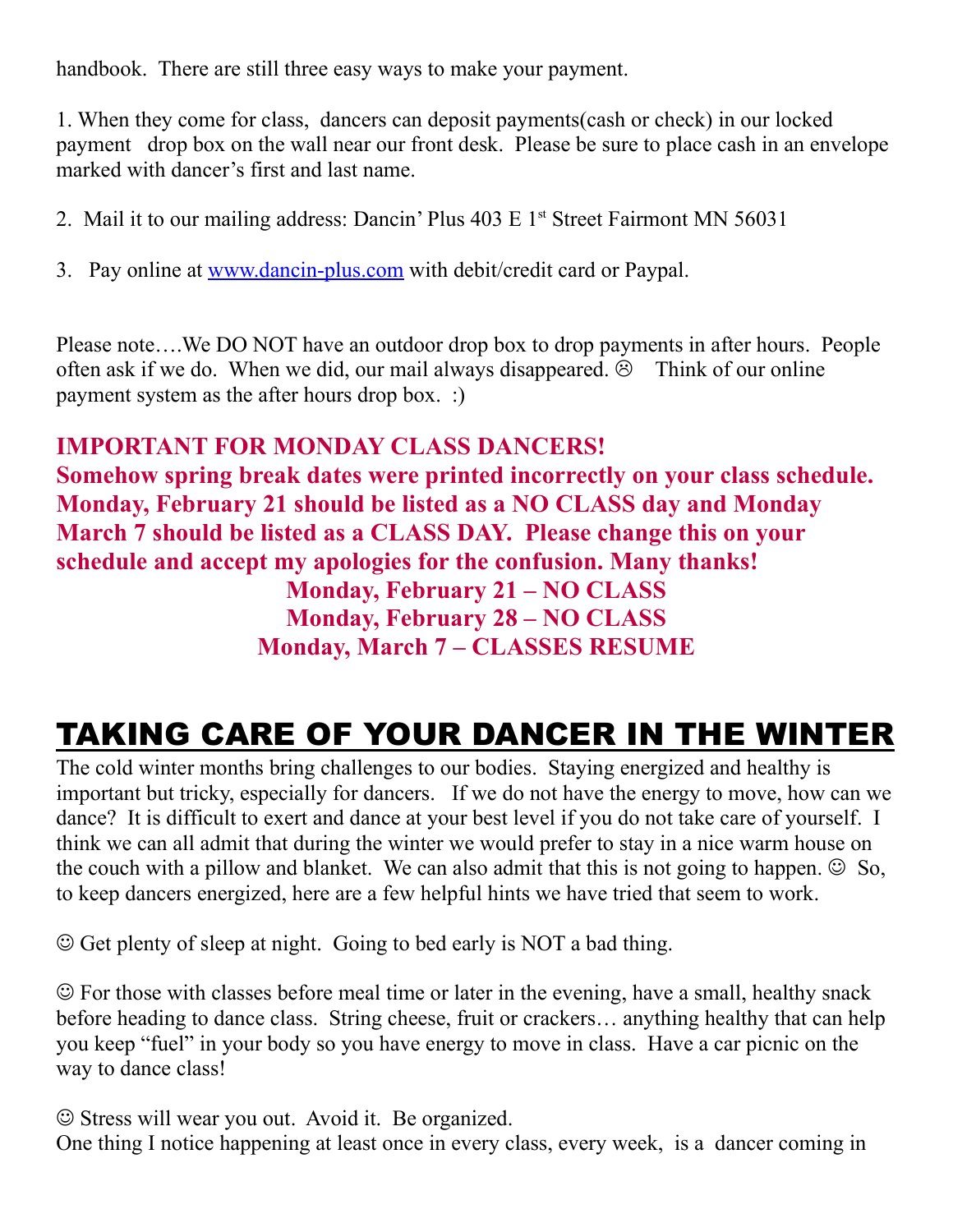stressed from trying to find their dance bag before leaving for class. They end up late to class and then that is stressful to them too. Avoid it! Put the dance bag on the door knob the night before or better yet, put it in the car. It will be there waiting for you.

 $\odot$  Set realistic schedules. We know folks are busy and often running at top speed. Try not to overbook yourself or your child. Running from activity to activity results in below average performance. Participating in an amount of activities healthy for one day allows for average or better yet, above average, performance and results.

 During the winter people of all ages often complain about going to an activity but once they are there, they have a great time. Can you relate? I can! Understand that it is not actually the activity being complained about but the thought and process of having to bundle up and go out in the cold to get to the activity, especially if your current activity has you on the couch with the before mentioned pillow and blanket. Dancers may need extra encouragement to get to class in the winter. This is normal. No matter how active your child is during other times of the year, their bodies tend to be in hibernation mode not "lets go move around a lot and over exert mode." This is normal too. I have found that there is one age group exempt and that would be the preschoolers. Bless them and their limitless energy levels.

 These are just a few things that we have tried and found to be helpful. Let me know if you have any other suggestions! I would love to hear them!

### **CLASS SCHEDULE**

Thank you for following the dance class schedule we mailed you with your studio handbook. We like to give our students as many class days as possible.

#### **LET IT SNOW…LET IT SNOW…LET IT ……NO!**

To keep it simple, if Fairmont public close due to weather, we will be closed as well. We will post closure announcements on our Facebook pages. We also announce it on our outgoing message on the studio phone line 507.235.6114

If the weather turns nasty AFTER the studio has opened in late afternoon the studio will remain open for those that can make it.

When we figure our rates, we deduct for two classes assuming we will have a snow day or two. If we don't have snow days, you are receiving FREE classes! Classes with more than two snow days, we will reschedule in the spring.

## CHANGES?

If you have had a change in home address, email or phone number be sure to call and update - 507-235-6114 or send an email to Tammy@dancin-plus.com Thank you!